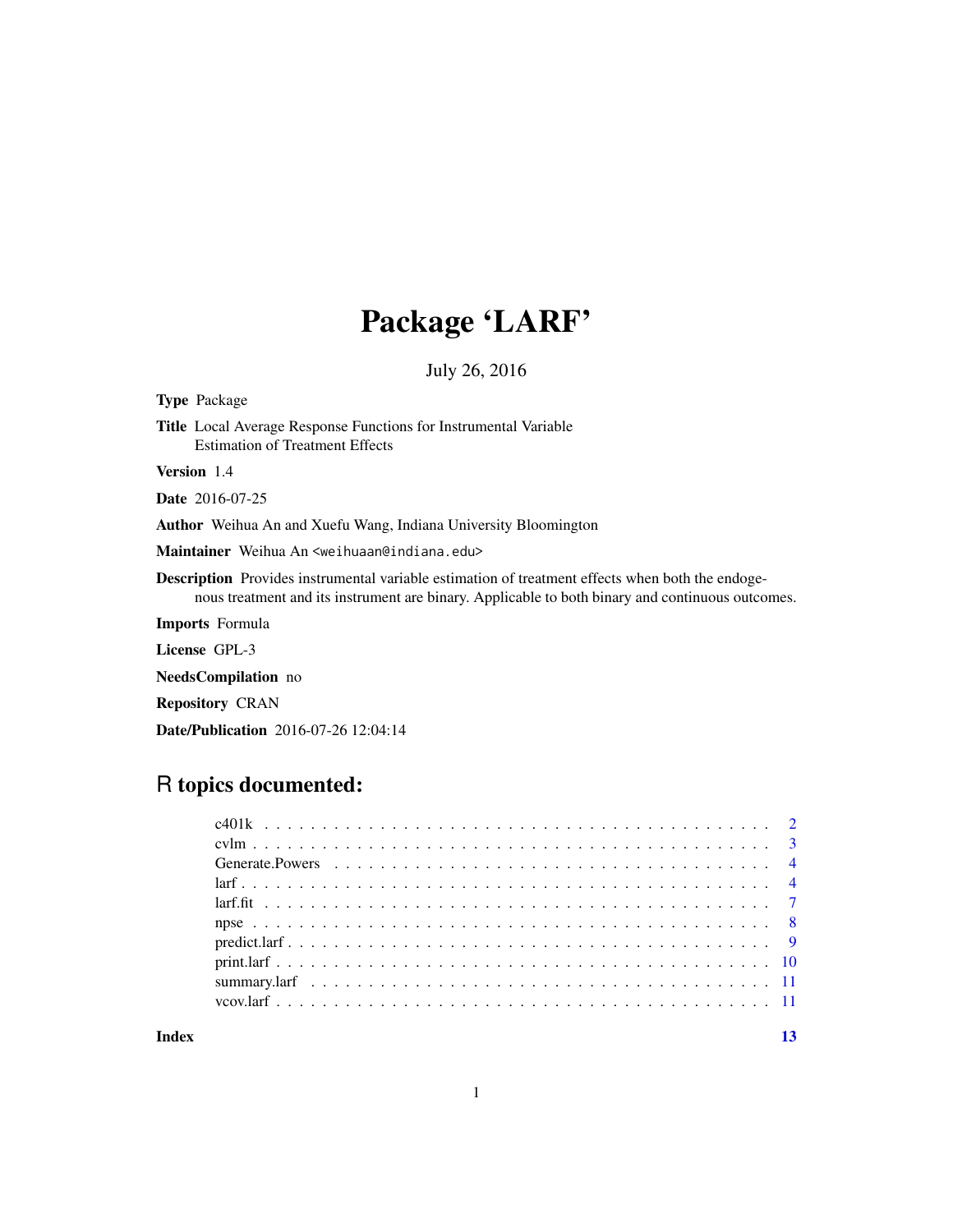<span id="page-1-1"></span><span id="page-1-0"></span>c401k *c401k*

#### Description

Cross-sectional data with 9,275 observations including 11 variables on eligibility for and participation in 401(k) along with income and demographic information.

#### Usage

data(c401k)

#### Format

pira participation in IRA, participation = 1 nettfa net family financial assets in \$1000  $p401k$  participation in  $401(k)$ , participation = 1 e401k eligibility for  $401(k)$ , eligible = 1 inc income incsq income square marr marital status, married  $= 1$ male sex, male  $= 1$ age age agesq age square fsize family size

# Details

An exemplary data to illustrate the usage of [larf](#page-3-1). The data includes both a binary outcome (pira) and a continuous outcome (nettfa). The treatment is participation in 401k, p401k. Eligibility for 401(k), e401k, is used as an instrument for p401k.

#### Source

The Wooldridge Data Sets (Wooldridge 2010), originally entitled "401ksubs.dta" in Stata format, available at <http://www.stata.com/texts/eacsap/>.

# References

Wooldridge, Jeffrey M. 2010. *Econometric Analysis of Cross Section and Panel Data*. 2nd Edition. MIT Press.

#### See Also

[larf](#page-3-1), [larf.fit](#page-6-1)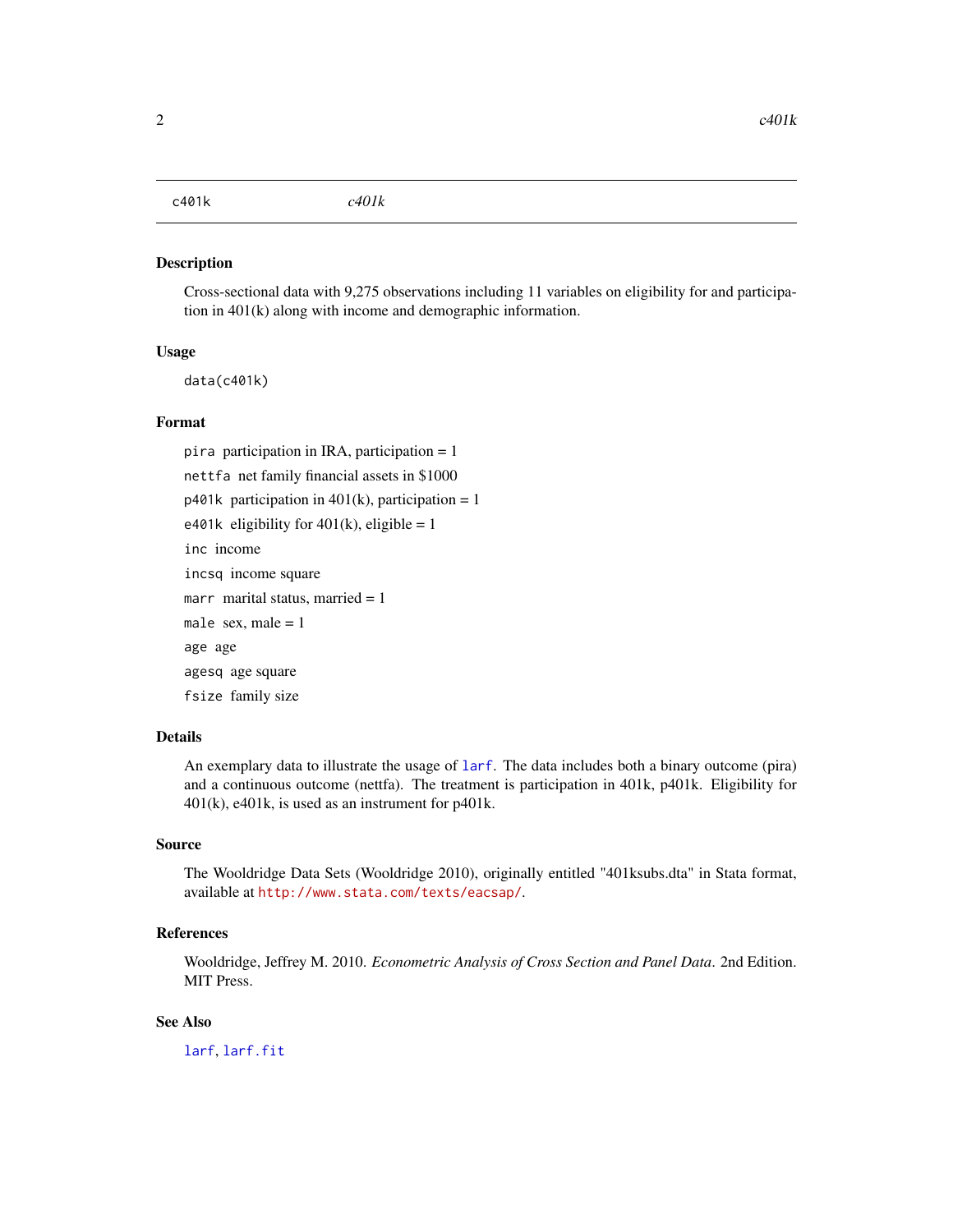#### <span id="page-2-0"></span>cvlm 3

# Examples

data(c401k)

#### cvlm *Cross-validation of a Linear Regression Model*

#### Description

Provides cross-validation of a linear regression model

#### Usage

cvlm(form.lm, data, m=10, seed = NULL)

# Arguments

| form.lm | formula of the regression model.                           |
|---------|------------------------------------------------------------|
| data    | data including outcome and covaraites.                     |
| m       | the number of folds to be used in cross-validation.        |
| seed    | random starting number used to replicate cross-validation. |

# Details

This function finds the optimal order of the covariates power series through cross-validation.

#### Value

| sumres | Sum of residual squares divided by degree of freedom.                                                |
|--------|------------------------------------------------------------------------------------------------------|
| df     | Degree of freedom which equals to the number of valid predictions minus the<br>number of parameters. |
| m      | the number of folds to be used in cross-validation.                                                  |
| seed   | The random seed.                                                                                     |

# Note

In making the code, we adopted part of the CVlm in DAAG (Maindonald and Braun, 2015). <https://cran.r-project.org/package=DAAG>

# Author(s)

Weihua An, Departments of Sociology and Statistics, Indiana University Bloomington, <weihuaan@indiana.edu>. Xuefu Wang, Department of Statistics, Indiana University Bloomington, <wangxuef@umail.iu.edu>.

#### See Also

[larf](#page-3-1), [npse](#page-7-1)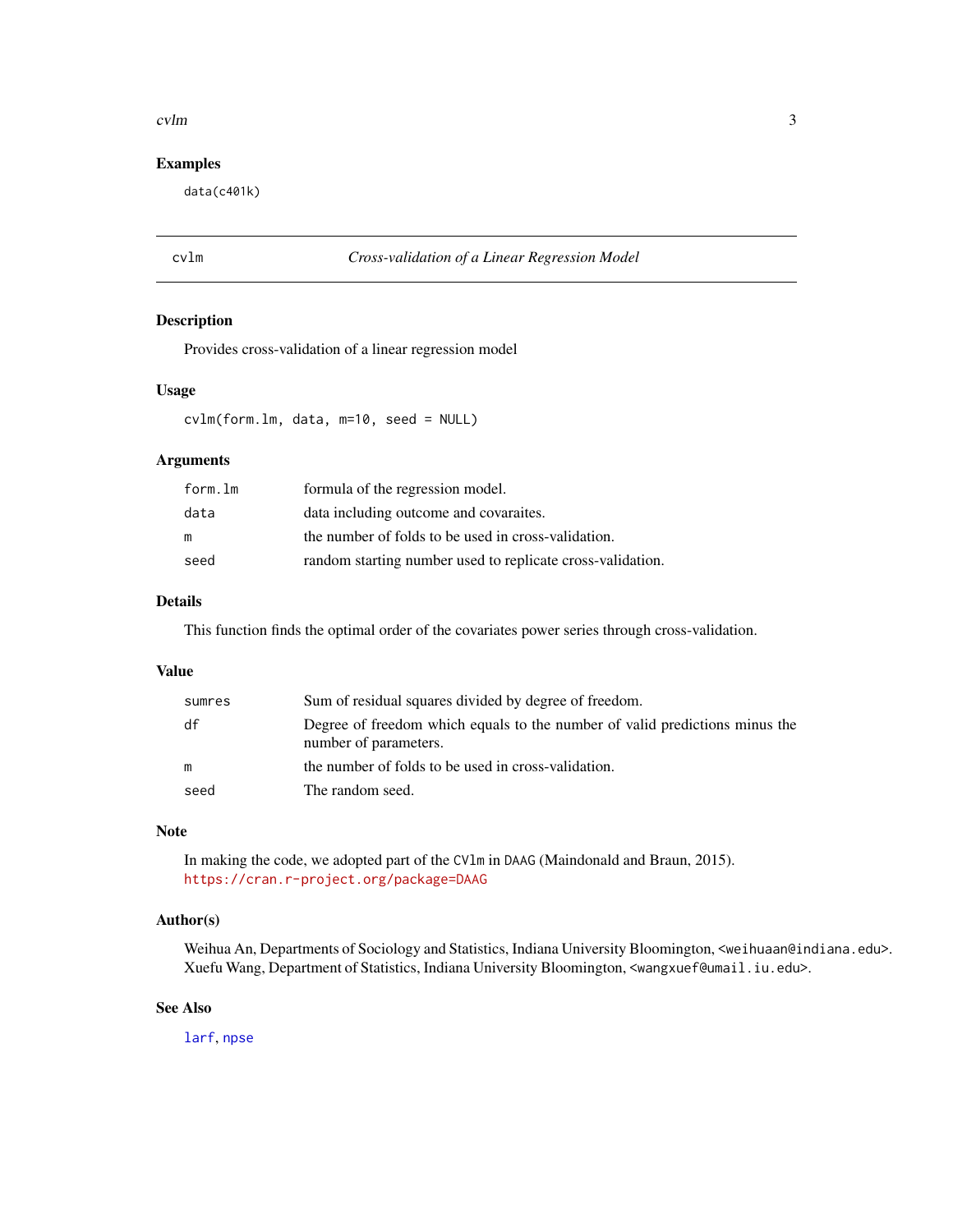<span id="page-3-0"></span>

#### Description

Internal function used by [npse](#page-7-1) to generate covariates power series.

#### Usage

Generate.Powers(X, lambda)

# Arguments

|        | covariates.                        |
|--------|------------------------------------|
| lambda | the maximal order of power series. |

# Author(s)

Weihua An, Departments of Statistics and Sociology, Indiana University Bloomington, <weihuaan@indiana.edu>. Xuefu Wang, Department of Statistics, Indiana University Bloomington, <wangxuef@umail.iu.edu>.

#### See Also

[larf](#page-3-1), [npse](#page-7-1)

<span id="page-3-1"></span>larf *Local Average Response Functions for Instrumental Variable Estimation of Treatment Effects*

# Description

The function provides instrumental variable estimation of treatment effects when both the endogenous treatment and its instrument are binary. Applicable to both binary and continuous outcomes.

#### Usage

```
larf(formula, treatment, instrument, data, method = "LS",
    AME = FALSE, optimizer = "Nelder-Mead", zProb = NULL)
```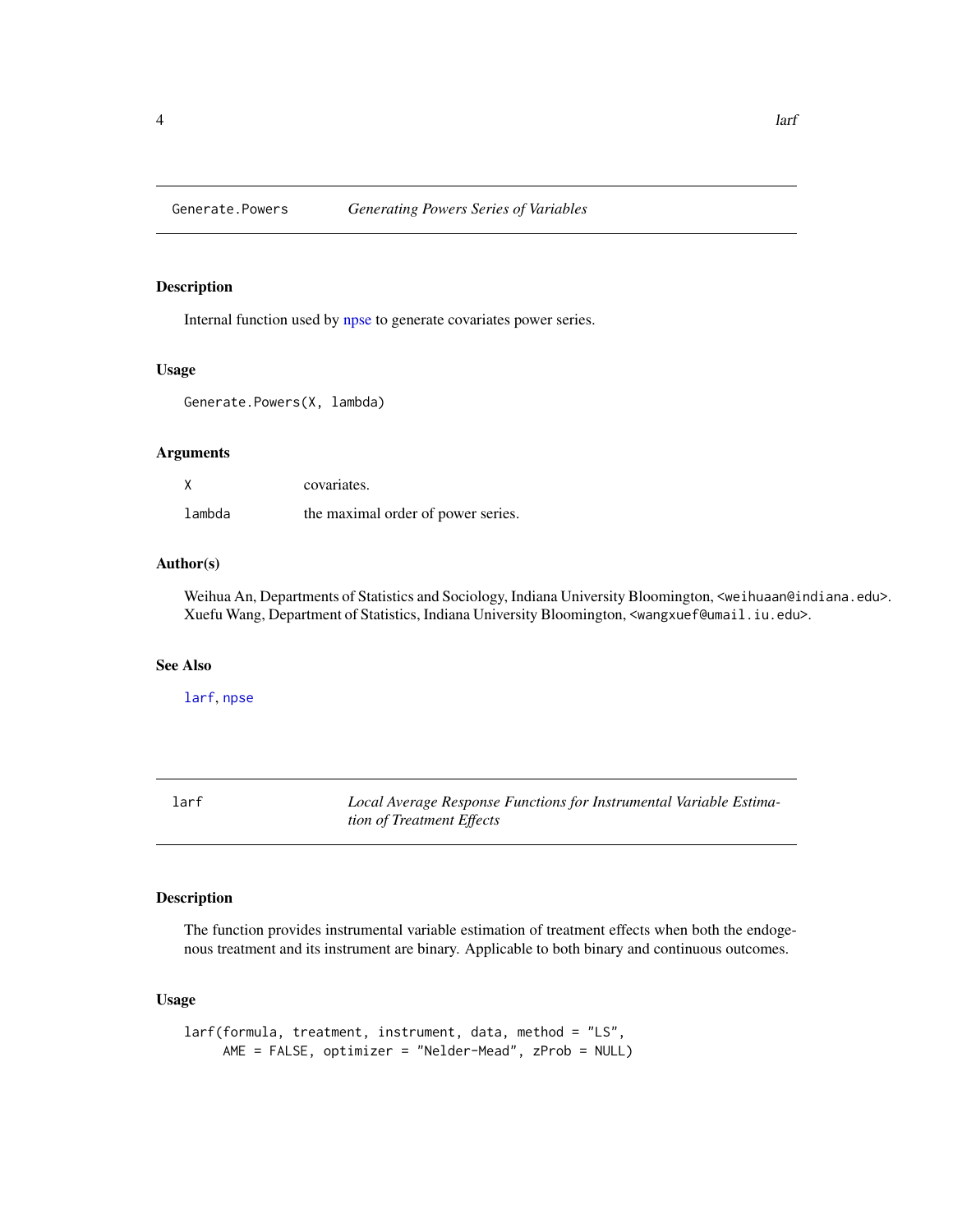#### **Arguments**

| formula    | specification of the outcome model in the form like either $y \sim x1 + x2$ or<br>$y \sim X$ where X is a matrix containing all the covariates excluding the treatment.<br>Also support multi-part formulas (Zeileis and Croissant, 2010). For example,<br>$y + d \sim x1 + x2$   z, where d represents the treatment and z the instrument. |
|------------|---------------------------------------------------------------------------------------------------------------------------------------------------------------------------------------------------------------------------------------------------------------------------------------------------------------------------------------------|
| treatment  | A vector containing the binary treatment.                                                                                                                                                                                                                                                                                                   |
| instrument | A vector containing the binary instrument for the endogenous treatment.                                                                                                                                                                                                                                                                     |
| data       | an optional data frame. If unspecified, the data will be taken from the working<br>environment.                                                                                                                                                                                                                                             |
| method     | the estimation method to be used. The default is "LS", standing for least squares.<br>"ML", standing for maximum likelihood, is an alternative.                                                                                                                                                                                             |
| AME        | whether average marginal effects (AME) should be reported. The default is<br>FALSE, in which case marginal effects at the means (MEM) are reported.                                                                                                                                                                                         |
| optimizer  | the optimization algorithm for the ML method. It should be one of "Nelder-<br>Mead", "BFGS", "CG", "L-BFGS-B", "SANN", or "Brent". See optimin R for<br>more detail.                                                                                                                                                                        |
| zProb      | a vector containing the probability of receiving the treatment inducement (i.e.,<br>instrument $= 1$ ) that have been estimated by semiparametrical methods.                                                                                                                                                                                |

#### Details

larf is the high-level interface to the work-horse function [larf.fit](#page-6-1). A set of standard methods (including print, summary, coef, vcov, fitted, resid, predict) can be used to extract the corresponding information from a [larf](#page-3-1) object.

The function provides instrumental variable estimation of treatment effects when both the endogenous treatment and its instrument (i.e., the treatment inducement) are binary. The method (Abadie, 2003) involves two steps. First, pseudo-weights are constructed from the probability of receiving the treatment inducement. By default the function estimates the probability by a Probit regression. But it also allows users to employ the probability that has been estimated by semiparametric methods. Second, the pseudo-weights are used to estimate the local average response function of the outcome conditional on the treatment and covariates. The function provides both least squares and maximum likelihood estimates of the conditional treatment effects.

#### Value

| coefficients  | Estimated coefficients.                                                                                |
|---------------|--------------------------------------------------------------------------------------------------------|
| <b>SE</b>     | Standard errors of the estimated coefficients.                                                         |
| MargEff       | Estimated marginal effects, available only for binary outcomes.                                        |
| MargStdErr    | Standard errors of the estimated marginal effects, available only for binary out-<br>comes.            |
| <b>VCOV</b>   | Variance covariance matrix of the estimated coefficients.                                              |
| fitted.values | Predicted outcomes based on the estimated model. They are probabilities when<br>the outcome is binary. |

<span id="page-4-0"></span> $\text{larf}$  5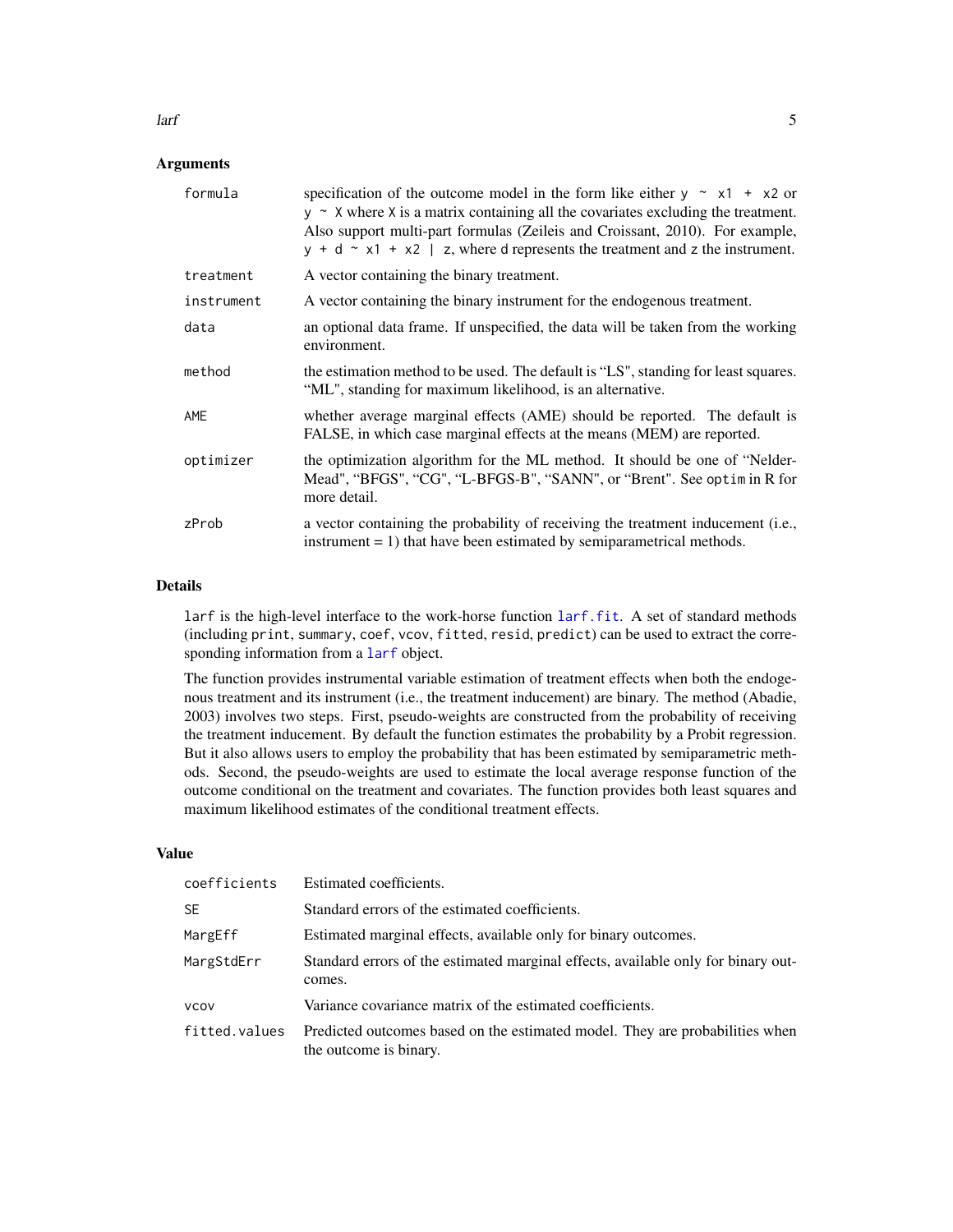#### <span id="page-5-0"></span>**Note**

We derived part of the code from the Matlab code written by Professor Alberto Abadie, available at <http://www.hks.harvard.edu/fs/aabadie/larf.html>. We thank Onur Altindag and Behzad Kianian for helpful suggestions on improving the computation.

#### Author(s)

Weihua An, Departments of Sociology and Statistics, Indiana University Bloomington, <weihuaan@indiana.edu>. Xuefu Wang, Department of Statistics, Indiana University Bloomington, <wangxuef@umail.iu.edu>.

#### References

Abadie, Alberto. 2003. "Semiparametric Instrumental Variable Estimation of Treatment Response Models." *Journal of Econometrics* 113: 231-263.

An, Weihua and Xuefu Wang. 2016. "LARF: Instrumental Variable Estimation of Causal Effects through Local Average Response Functions." *Journal of Statistical Software* 71(1): 1-13. Zeileis, Achim and Yves Croissant. 2010. "Extended Model Formulas in R: Multiple Parts and Multiple Responses." *Journal of Statistical Software* 34(1): 1-13. [http://www.jstatsoft.org/](http://www.jstatsoft.org/v34/i01/) [v34/i01/](http://www.jstatsoft.org/v34/i01/).

#### See Also

[larf.fit](#page-6-1), [c401k](#page-1-1)

#### Examples

```
data(c401k)
attach(c401k)
## Not run:
# Continuous outcome. Treatment effects of participation in 401(k)
# on net family financial assest
est1 \le larf(nettfa \sim inc + age + agesq + marr + fsize, treatment = p401k,
instrument = e401k, data = c401k)
summary(est1)
# Nonparametric estimates of the probability of
# receiving the treatment inducement
library(mgcv)
firstStep <- gam(e401k \sim s(inc) + s(age) + s(agesq) + marr + s(fsize),
data=c401k, family=binomial(link = "probit"))
zProb <- firstStep$fitted
est2<- larf(nettfa \sim inc + age + agesq + marr + fsize, treatment = p401k,
instrument = e401k, data = c401k, zProb = zProb)
summary(est2)
# Binary outcome. Treatment effects of participation in 401(k)
# on participation in IRA
est3 \leq larf(pira \sim inc + age + agesq + marr + fsize, treatment = p401k,
instrument = e401k, data = c401k)
summary(est3)
```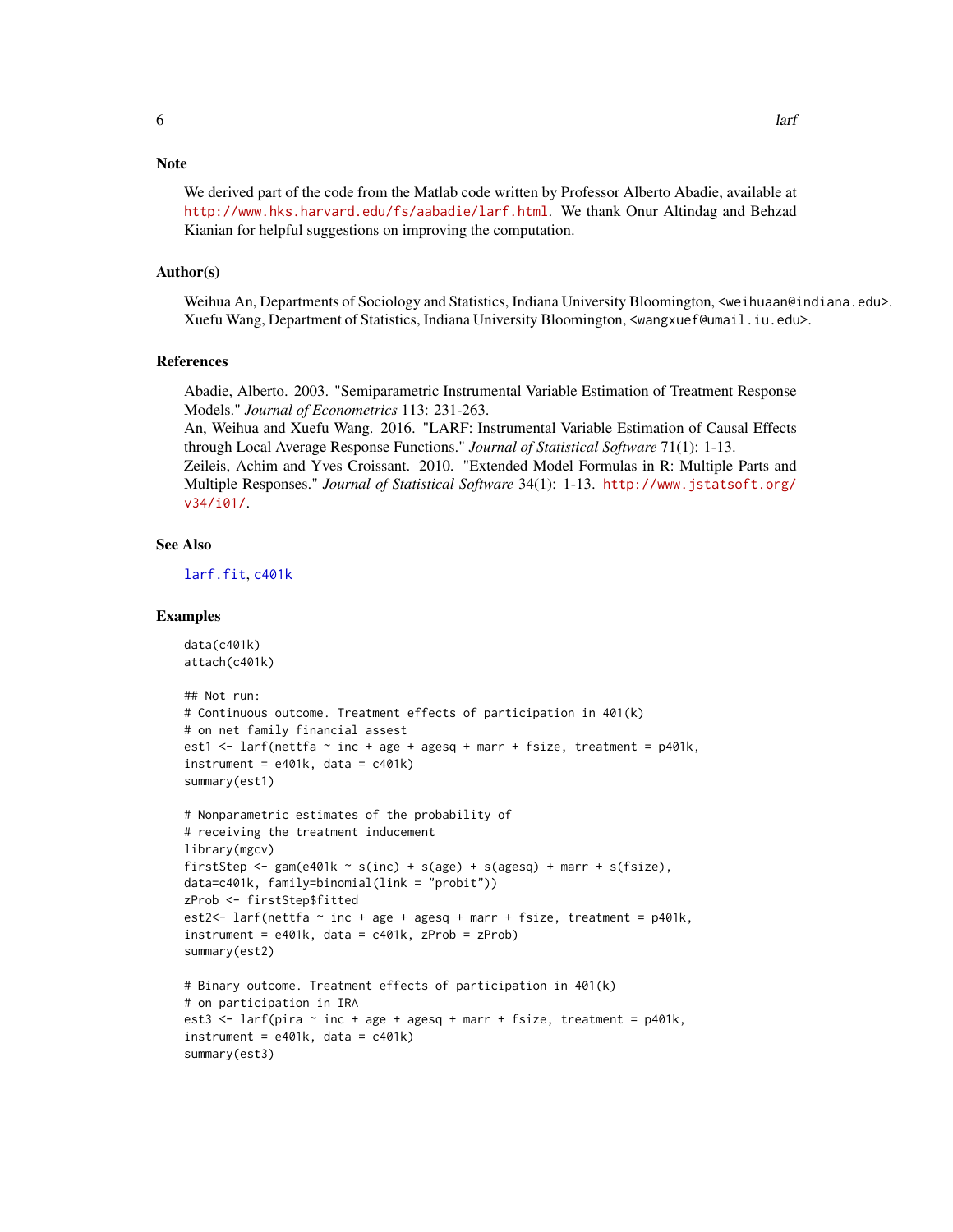#### <span id="page-6-0"></span> $\text{larf.fit}$  7

## End(Not run)

# <span id="page-6-1"></span>larf.fit *Fitting the Local Average Response Function*

# Description

It is the work-horse function for its high-level interface larf.

# Usage

larf.fit(Y, X, D, Z, method, AME, optimizer, zProb)

# Arguments

| Y         | a vector containing the outcome.                                                                                                                                     |
|-----------|----------------------------------------------------------------------------------------------------------------------------------------------------------------------|
| Χ         | a matrix containing the covariates excluding the treatment.                                                                                                          |
| D         | a vector containing the binary treatment.                                                                                                                            |
| 7         | a vector containing the binary instrument for the endogenous treatment.                                                                                              |
| method    | the estimation method to be used. The default is "LS", standing for least squares.<br>"ML", standing for maximum likelihood, is an alternative.                      |
| AME       | whether average marginal effects (AME) should be reported. The default is<br>FALSE, in which case marginal effects at the means (MEM) are reported.                  |
| optimizer | the optimization algorithm for the ML method. It should be one of "Nelder-<br>Mead", "BFGS", "CG", "L-BFGS-B", "SANN", or "Brent". See optimin R for<br>more detail. |
| zProb     | a vector containing the probability of receiving the treatment inducement (i.e.,<br>instrument $= 1$ ) that have been estimated by semiparametrical methods.         |

# Author(s)

Weihua An and Xuefu Wang, Departments of Sociology and Statistics, Indiana University Bloomington

# See Also

[larf](#page-3-1), [c401k](#page-1-1)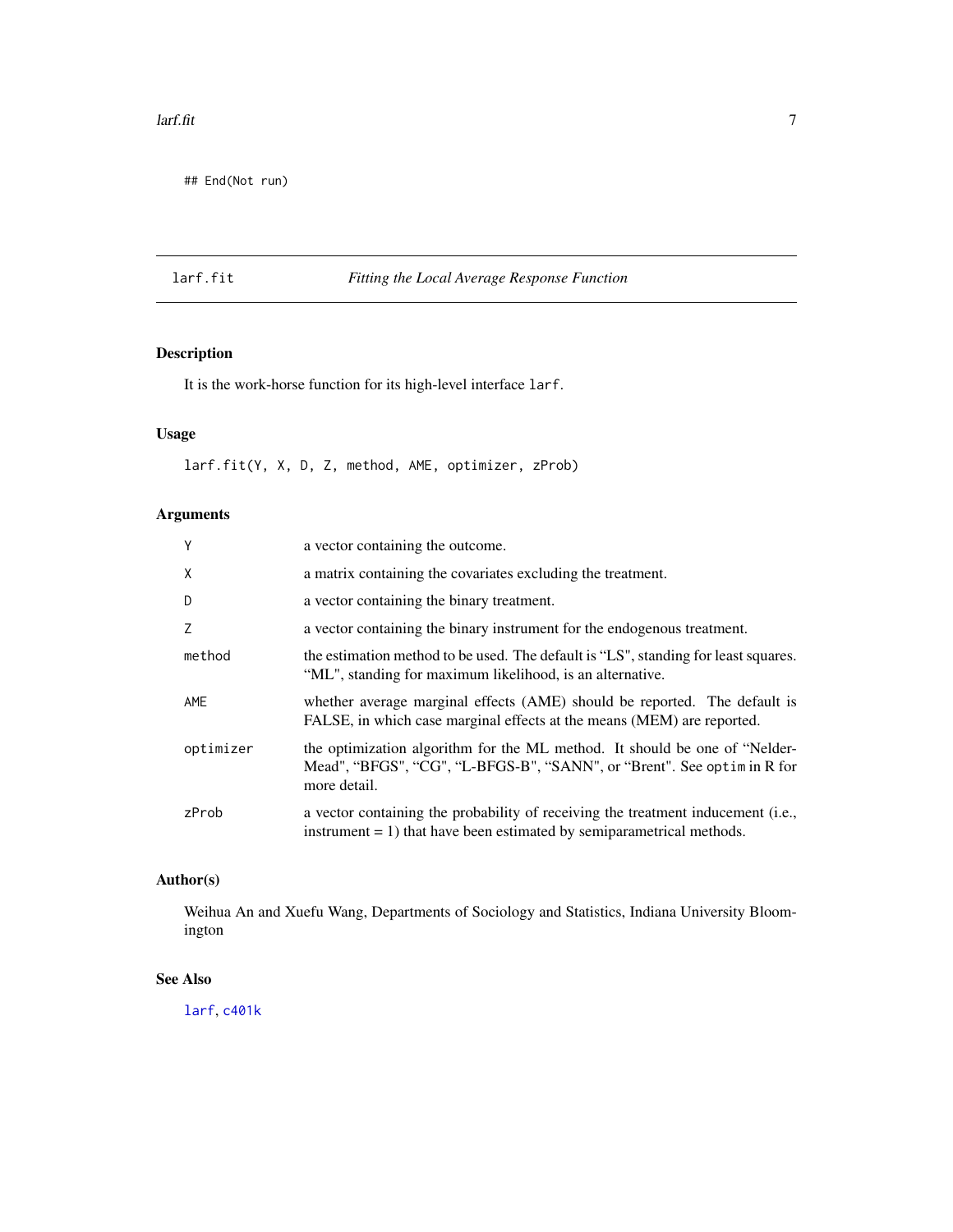#### <span id="page-7-1"></span><span id="page-7-0"></span>Description

Use the optimal order of power series of covariates to predict outcome. The optimal order of power series is determined by cross-validation.

#### Usage

 $npse(formula, order = 3, m = 10, seed = NULL)$ 

# Arguments

| formula | specification of the outcome model in the form like either $z \sim x1 + x2$ or $z \sim x$<br>where X is the covariate matrix. |
|---------|-------------------------------------------------------------------------------------------------------------------------------|
| order   | the maximal order of power series to be used.                                                                                 |
|         | the number of folds to be used in cross-validation.                                                                           |
| seed    | random starting number used to replicate cross-validation.                                                                    |

#### Details

This function predicts the outcome based on the optimal order of covariates power series. The optimal order of the power series is determined by cross-validation. For example, it can be used to predict the probabilty of receiving treatment inducment based on covariates.

# Value

| fitted   | Predicted outcomes based on the estimated model. They are probabilities when<br>the outcome is binary. |
|----------|--------------------------------------------------------------------------------------------------------|
| Lambda   | The optimal order of power series determined by cross-validation.                                      |
| Data.opt | The data including z and the optimal covariates power series.                                          |
| CV.Res   | The residual sum of squares of the cross-validations.                                                  |
| seed     | The random seed.                                                                                       |

#### Author(s)

Weihua An, Departments of Sociology and Statistics, Indiana University Bloomington, <weihuaan@indiana.edu>. Xuefu Wang, Department of Statistics, Indiana University Bloomington, <wangxuef@umail.iu.edu>.

#### References

Abadie, Alberto. 2003. "Semiparametric Instrumental Variable Estimation of Treatment Response Models." *Journal of Econometrics* 113: 231-263.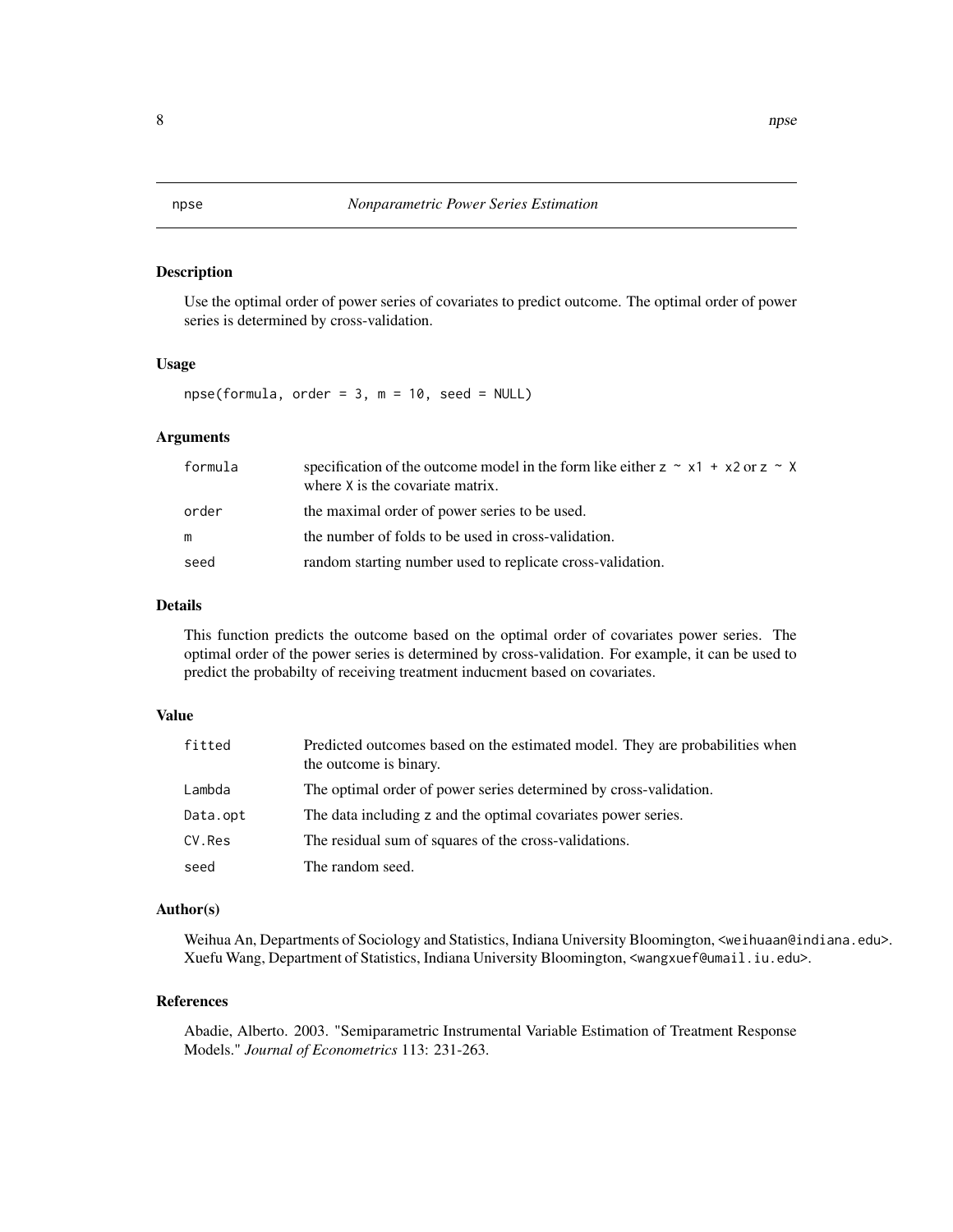# <span id="page-8-0"></span>predict.larf 9

### See Also

[larf](#page-3-1), [larf.fit](#page-6-1)

# Examples

```
data(c401k)
attach(c401k)
## Not run:
# binary outcome
Z <- c401k$e401k
# covariates
X <- as.matrix(c401k[,c("inc", "male", "fsize" )])
# get nonparametric power series estimation of the regression of Z on X
zp \leq npse(Z \sim X, order = 5, m = 10, seed = 681)# sum of residual squares of the cross-validations
zp$CV.Res
# the opitimal order of the power series
zp$Lambda
# summary of the predictions based on the optimal power series
summary(zp$fitted)
## End(Not run)
```

```
predict.larf Predictions Based on the Estimated LARF
```
#### Description

Predict new outcomes based on the model fitted by [larf](#page-3-1).

#### Usage

```
## S3 method for class 'larf'
predict(object, newCov, newTreatment, ...)
```
#### Arguments

| object       | an object of class larf as fitted by larf.    |
|--------------|-----------------------------------------------|
| newCov       | A matrix containing the new covariates.       |
| newTreatment | A vector containing the new binary treatment. |
|              | currently not used.                           |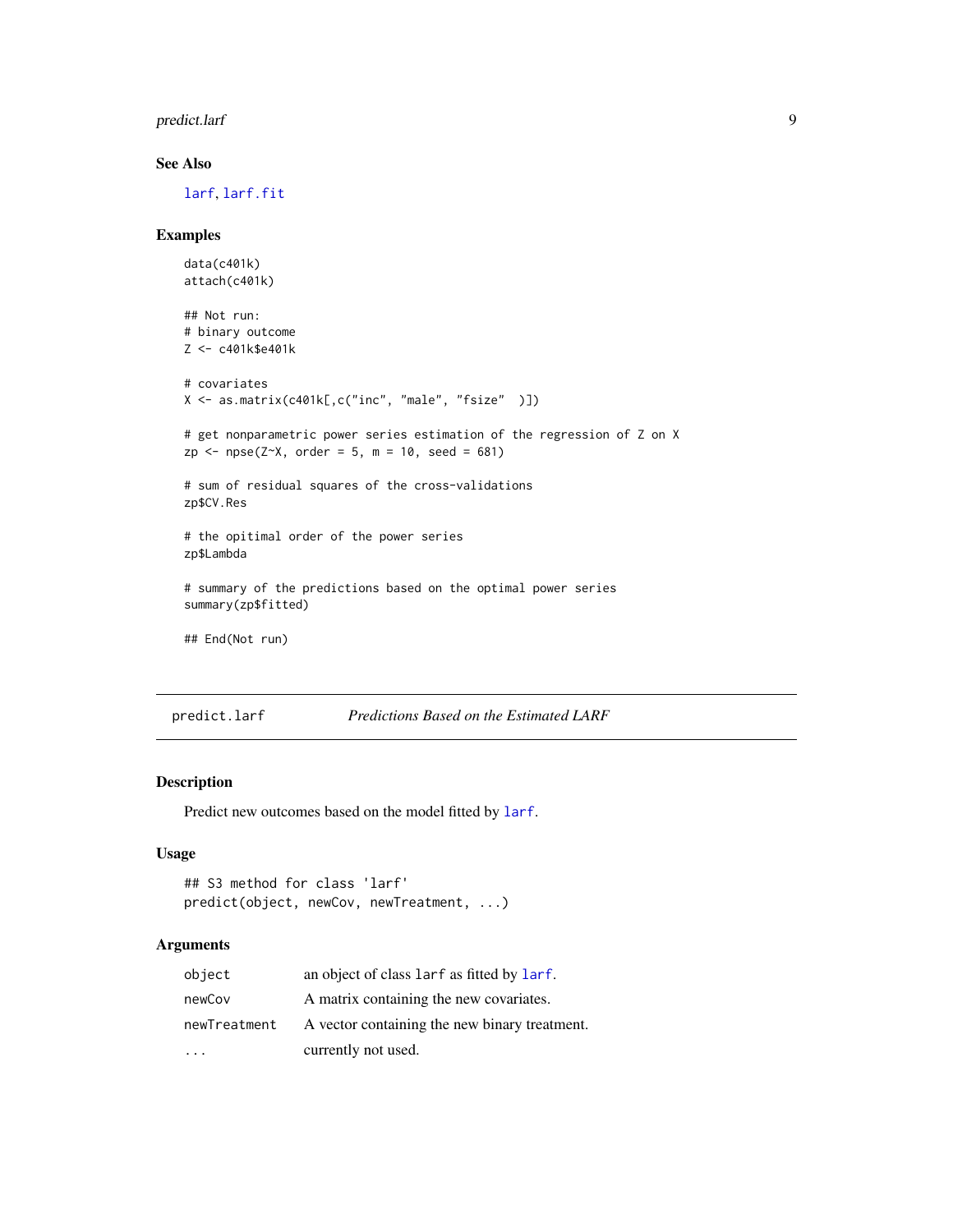# <span id="page-9-0"></span>Details

Predicted outcomes are based on the estimated coefficients and new covariates and/or new treatment. The predicted outcomes are probabilities when the outcome is binary.

# Value

predicted.values

The function returns a vector of the predicted outcomes.

# Author(s)

Weihua An and Xuefu Wang, Departments of Statistics and Sociology, Indiana University Bloomington

# See Also

[larf](#page-3-1), [larf.fit](#page-6-1)

print.larf *Print Results of the Estimated LARF*

#### Description

Methods to display brief results of a [larf](#page-3-1) object.

# Usage

## S3 method for class 'larf' print(x, digits =  $4, ...$ )

# Arguments

| $\mathsf{x}$ | an object of class "larf" as fitted by larf.                                  |
|--------------|-------------------------------------------------------------------------------|
| digits       | The number of significant digits to be printed in the reports of the results. |
| $\cdots$     | currently not used.                                                           |

# Author(s)

Weihua An and Xuefu Wang, Departments of Statistics and Sociology, Indiana University Bloomington

# See Also

[larf](#page-3-1), [larf.fit](#page-6-1)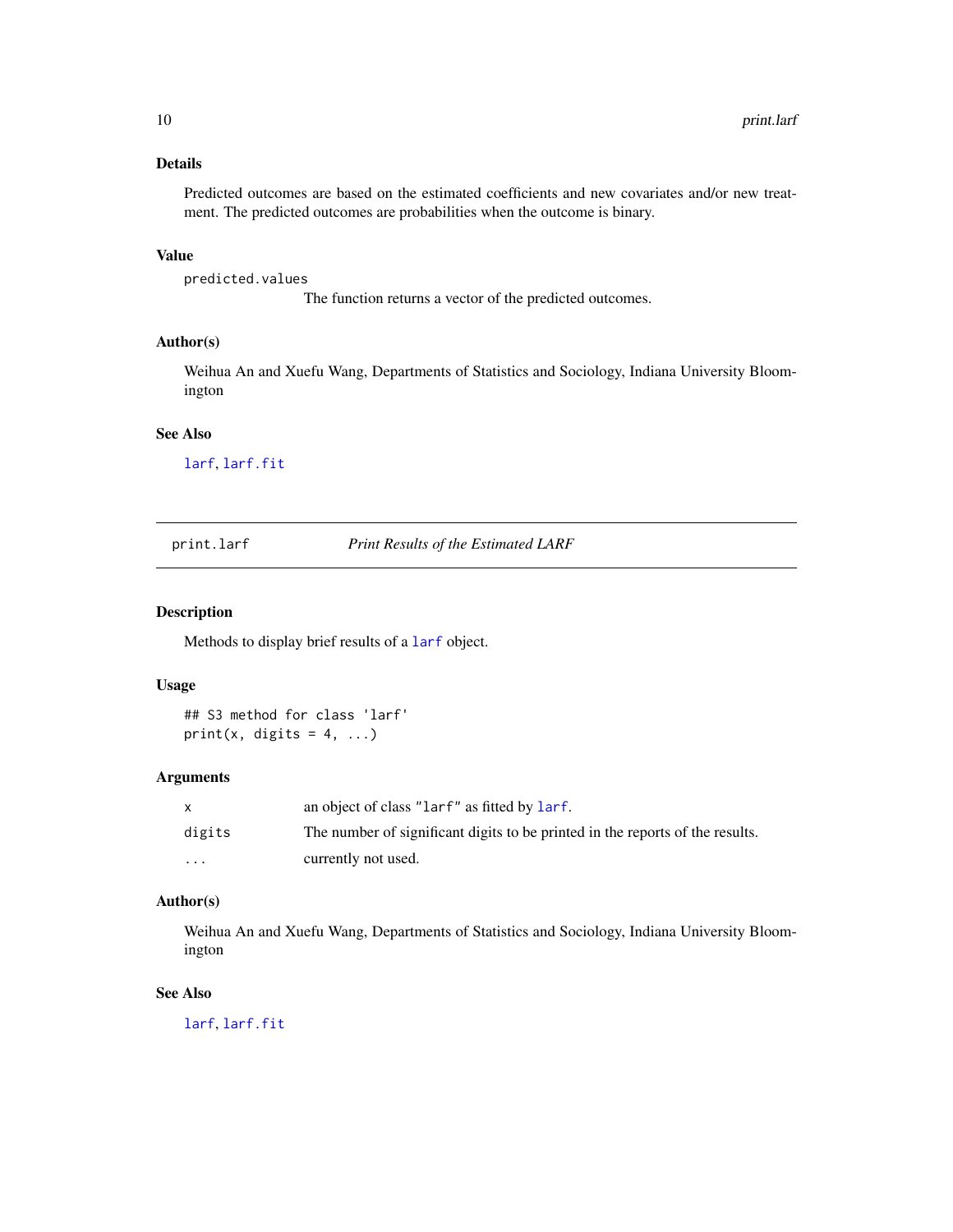<span id="page-10-0"></span>

#### Description

Summary of an object in the [larf](#page-3-1) class.

# Usage

```
## S3 method for class 'larf'
summary(object, ...)
```
# Arguments

| object   | an object of class "larf" as fitted by larf. |
|----------|----------------------------------------------|
| $\cdots$ | currently not used.                          |

#### Author(s)

Weihua An and Xuefu Wang, Departments of Statistics and Sociology, Indiana University Bloomington

# See Also

[larf](#page-3-1), [larf.fit](#page-6-1)

vcov.larf *Variance Covariance Matrix of the Parameters in the Estimated LARF*

# Description

Methods to display the variance covariance matrix of the model parameters estimated by [larf](#page-3-1).

# Usage

```
## S3 method for class 'larf'
vcov(object, ...)
```
#### Arguments

| object   | an object of class "larf" as fitted by larf. |
|----------|----------------------------------------------|
| $\cdots$ | currently not used.                          |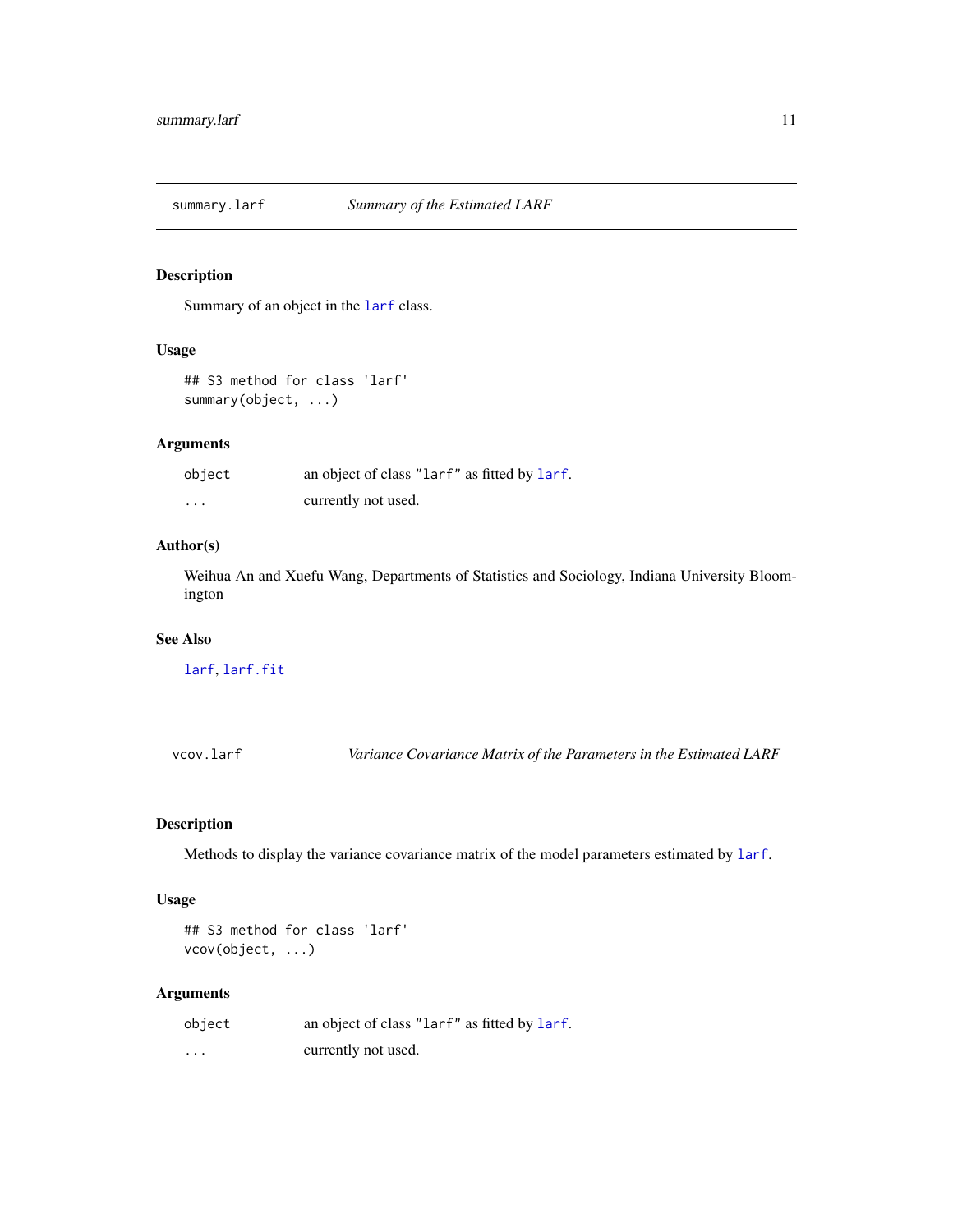# <span id="page-11-0"></span>Author(s)

Weihua An and Xuefu Wang, Departments of Statistics and Sociology, Indiana University Bloomington

# See Also

[larf](#page-3-1), [larf.fit](#page-6-1)